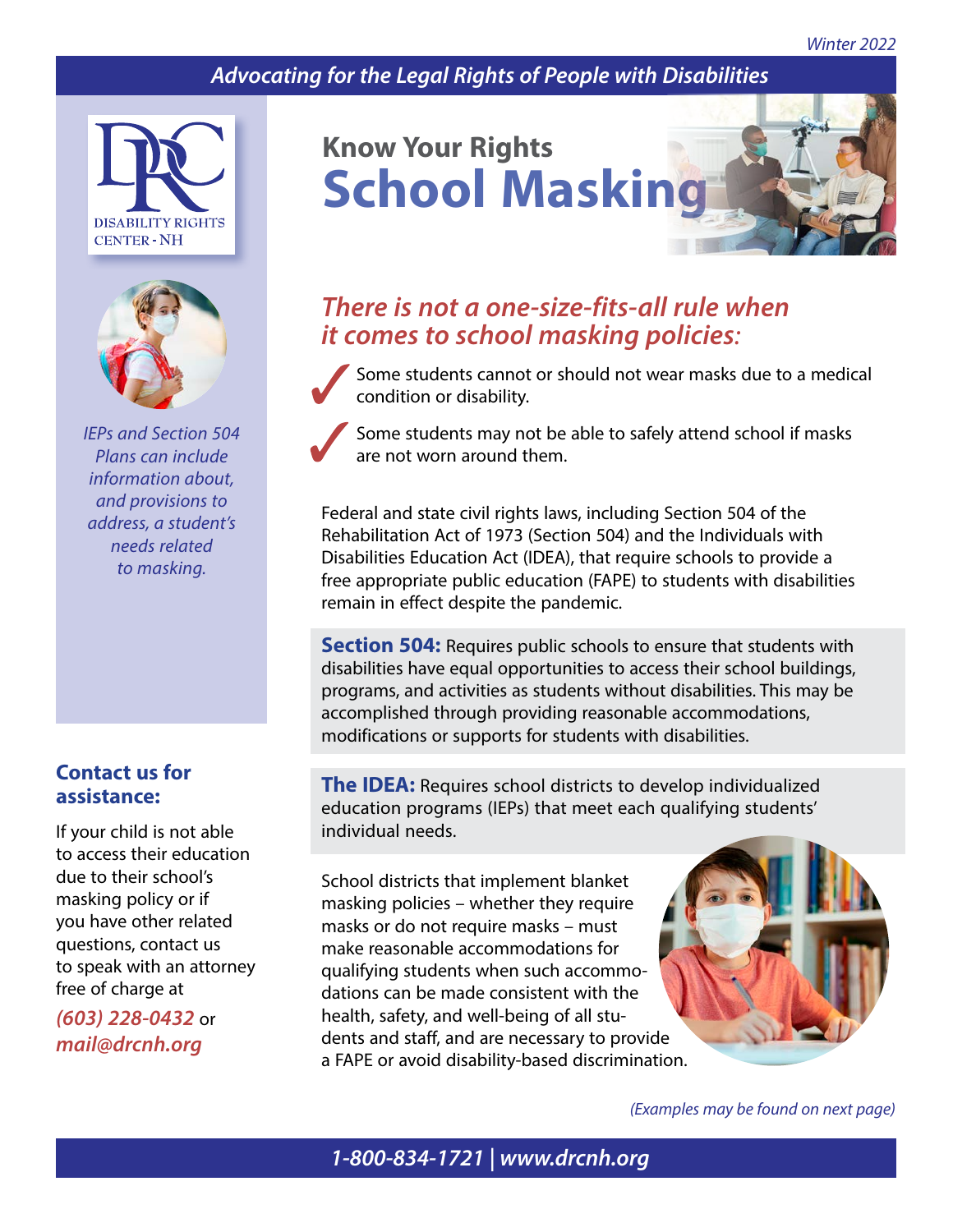## *Disability Rights Center - NH 1-800-834-1721 | www.drcnh.org 2*

*Disability Rights Center - New Hampshire (DRC-NH) is dedicated to the full and equal enjoyment of civil and other legal rights by people with disabilities. DRC-NH is New Hampshire's designated Protection and Advocacy agency and authorized by federal statute "to pursue legal, administrative, and other appropriate remedies" on behalf of individuals with disabilities. We are a statewide organization independent from state government or service providers.*





### **Examples of reasonable accommodations to a mask wearing requirement for a student who is not able to continuously wear a mask due to a disability:**

- Increase social distancing in areas where the student will be receiving instruction.
- Increase space between desks and/or use clear barriers between the student and others in the classroom.
- Provide an N-95 or other PPE to all faculty that work close to the student.
- Work with the student's family to minimize potential COVID-19 exposure outside the school.
- Assist student to increase ability to tolerate masking by allowing them to try different types of masks, providing them with frequent mask breaks, or providing services like counseling to reduce anxiety or positive behavioral supports to encourage mask-wearing.

#### **Examples of reasonable accommodations when masks are not required but student is medically vulnerable:**

- Require masking of all students and faculty while they are in the same classroom as the medically vulnerable student.
- Ensure desks are spaced in accordance with social distancing guidelines.
- Install plexiglass barriers around individual workspaces.
- Identify classmates who are willing to wear masks for a portion of the school day and group medically vulnerable student with those students (e.g., for small group projects or activities).